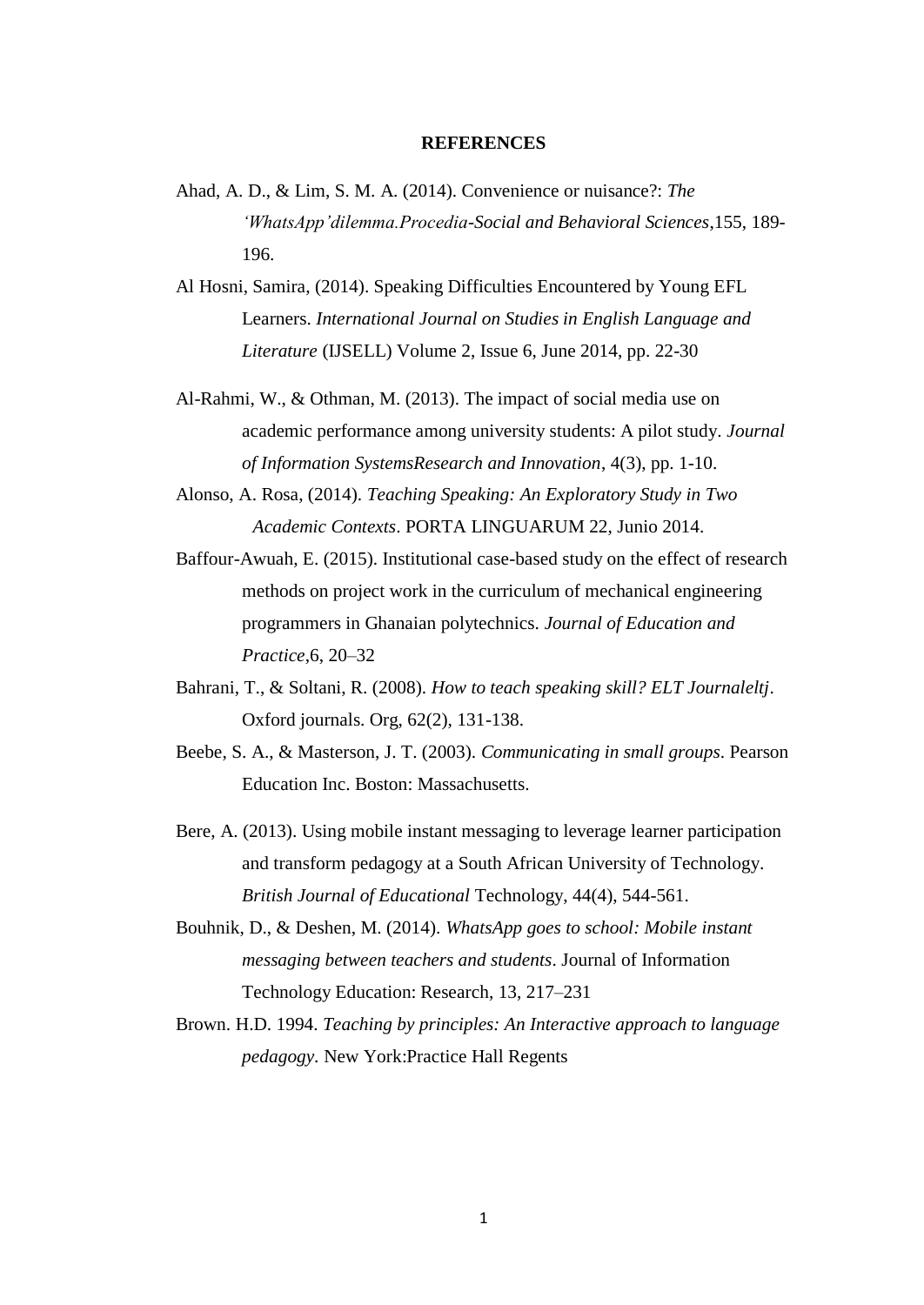- Çakır, I. (2006). *The use of video as an audio-visual material in foreign language teaching classroom*. The Turkish Online Journal of Educational Technology, 5(4), 67-72
- Celce-Murci, M. (2001).*Teaching English as a Second or Foreign Language (3rded).*USA: Heinle&Heinle

Chatterjee, S. (2014). A sociological outlook of mobile phone use in society*.*

*International Journal of Interdisciplinary and Multidisciplinary Studies (IJIMS), l1(6),* pp. 55-63*.*

Church, K., & de Oliveira, R. (2013). What's up with whatsapp? Comparing mobile instant messaging be-haviors with traditional SMS. In Proceedings of the 15th *International Conference on Human-computer Interaction with MobileDevices and Services* (pp. 352–361). New York, NY: ACM.

Cohen, L., Manion and Morrison, K. 2005. *Research Methods in Education: Fifth Edition*. London: Routledge Falmer.

- Dason, E. & Brown, J.(2009) *How to Succeed at Medical School: an essential guide to learning*, Blackwell Publishing: ISBN: 978-1-4051-5139-9, p. 73.
- Devi, T. S., & Tevera, S. (2014). Use of social networking site in the University of Swaziland by the health science students: A Case Study. Journal *of Information Management,* 1(1),19-26.

Departemen Pendidikan dan Kebudayaan. (2004). Kurikulum 2004 GBPP SMA. Jakarta

- Ferdig, R. E., Pytash, K. E., Kosko, K.W., Gandolfi, E., & Mathews, R. (2016). *Use and perceptions of mobile applications and technologies by those interested in special education*. Kent, OH: Kent State University.
- Fraser, C. & Gaskell, G (1990). *The Social Psychology of Widespread Beliefs* Oxford: Clarendon Press. *Instant messaging in on-site and online classes in higher education*
- Garrett. 1991. Technology in the Service of Language Learning: Trends and Issues. Modern Language Journal (online). 75, 74-101. [\(http://jlls.org/Issues/Volume1/No.2/nazligunduz.pdf,](http://jlls.org/Issues/Volume1/No.2/nazligunduz.pdf) Accessed on 16, 10,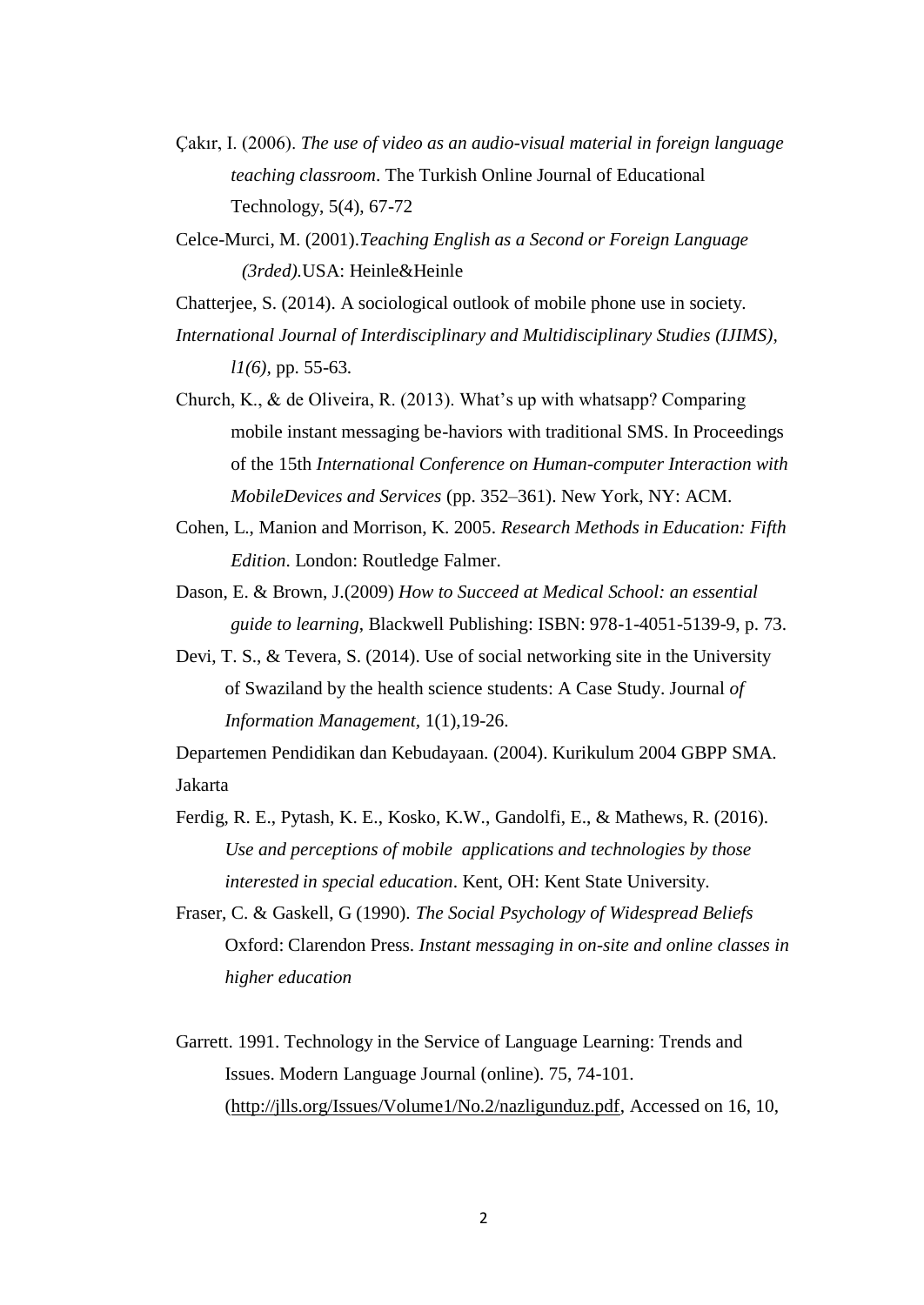2011). Gunnarsson, M. (2010). *Group decision making*. Frederick, MD: Verlag.

- Heikkila¨ , Heikki, and Laura Ahva. 2015. "The Relevance of Journalism: *Studying News Audiences in a Digital Era*." Journalism Practice 9 (1): 50– 64.
- Hamalik. 1993. *Media Pendidikan. Bandung:* PT. Citra Aditya Bakti
- Harris, T. L. & Hodges, R. E (Eds.). (1995). The literacy dictionary: The vocabulary of reading and writing. Newark, Delaware: *International Reading Association.*
- Harmer, J. (2001). *The Practice of English Language Teaching* (third ed.). New York: Longman.
- Honeyman, M., & Miller, G. (1993). *Agriculture distance education: A valid alternative for*
	- *higher education?*. Proceedings of the 20th Annual National Agricultural Education

Research Meeting, 67-73.

- Ibid.; T.F. McNamara, *Measuring Second Language Performance* (London: Longman, 1996).\Jeong, W. (2007). Educause Quarterly, 1, 30–36.
- Jie Xiaoping. 2011. E-learning Constructive Role Plays for EFL Learners in China's Tertiary Education, *Asian EFL Journal.* Professional Teaching Articles – CEBU Issue. Vol. 51 April 2011.
- Kayi, Hayriye. (2006). *Teaching Speaking: Activities to Promote Speaking in a Second Language*. The Internet TESL Journal, Vol. XII, No.11, November 2006. http://iteslj.org/ . Retrieved November 2015.
- Kester, L., & Paas, F. (2005*). Instructional interventions to enhance collaboration in powerful learning environments*. Computers in Human Behavior, 21, 689–696. doi:10.1016/j.chb.2004.11.008
- Kirschner, F., Paas, F., & Kirschner, P. A. (2009b). Individual and group-based learning from complex cognitive tasks: Effects on retention and transfer efficiency. *Computers in Human Behavior, 25*, 306–314
- Louma, S. (2004). *Assessing speaking*. Cambridge: Cambridge University Press